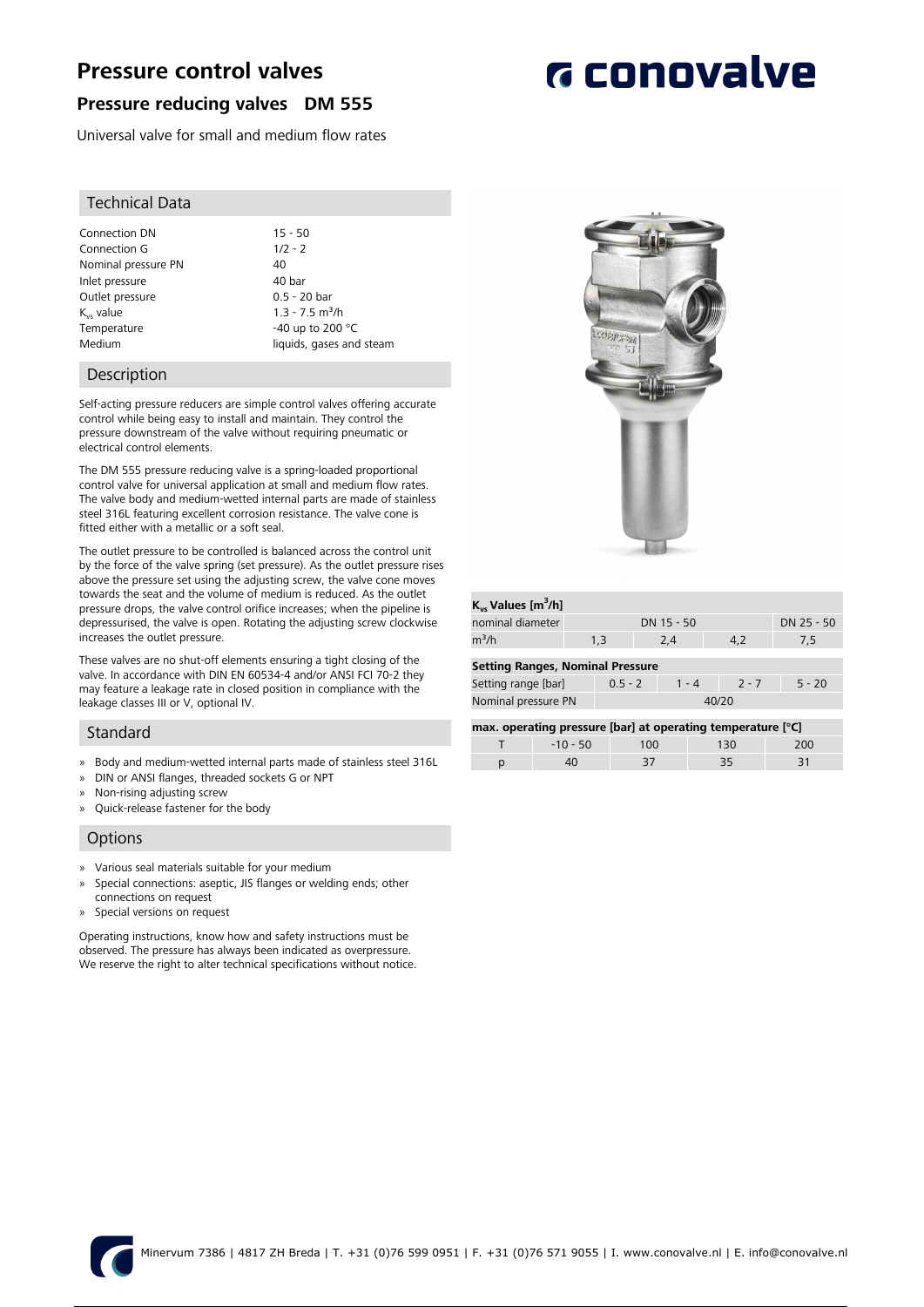# **Pressure control valves**

# **G** conovalve

## **Pressure reducing valves DM 555**

Universal valve for small and medium flow rates

| <b>Materials</b>       |                              |                                    |             |  |  |  |  |
|------------------------|------------------------------|------------------------------------|-------------|--|--|--|--|
| Temperature            | 80 $^{\circ}$ C              | 130 °C                             | 200 °C      |  |  |  |  |
| Body                   | 1.4408                       |                                    |             |  |  |  |  |
| Spring Cap             | 1.4404                       |                                    |             |  |  |  |  |
| Internals              | $1.4404 + 1.4462$            |                                    |             |  |  |  |  |
| <b>Adjusting Screw</b> | A4                           |                                    |             |  |  |  |  |
| Spring                 | 1.4310 / 1.7102 + Delta Tone |                                    |             |  |  |  |  |
| <b>Metallic Seal</b>   | 1.4404                       |                                    |             |  |  |  |  |
| Soft Seal              | <b>NBR</b>                   | <b>EPDM</b> optional<br><b>FKM</b> |             |  |  |  |  |
| O-Ring                 | <b>NBR</b>                   | <b>EPDM</b> optional<br><b>FKM</b> | <b>FEPM</b> |  |  |  |  |

#### **Dimensions [mm] Screwed Connection BSP and NPT**

| size           | nominal diameter |                  |                |         |          |                |  |  |
|----------------|------------------|------------------|----------------|---------|----------|----------------|--|--|
|                | $G_1/2$          | G <sub>3/4</sub> | G <sub>1</sub> | G 1 1/4 | $G_11/2$ | G <sub>2</sub> |  |  |
| A              | 135              | 135              | 135            | 190     | 190      | 190            |  |  |
| B              | 68               | 68               | 68             | 68      | 68       | 68             |  |  |
| $C_{1}$        | 205              | 205              | 205            | 205     | 205      | 205            |  |  |
| C <sub>2</sub> | 275              | 275              | 275            | 275     | 275      | 275            |  |  |
| øD             | 110              | 110              | 110            | 110     | 110      | 110            |  |  |

#### **Weights [kg] Screwed Connection BSP and NPT**

| pressure range<br>[bar] | nominal diameter |         |                |                 |     |                |  |
|-------------------------|------------------|---------|----------------|-----------------|-----|----------------|--|
|                         | $G_1/2$          | $G_3/4$ | G <sub>1</sub> | G 1 1/4 G 1 1/2 |     | G <sub>2</sub> |  |
| $0.5 - 2/1 - 4$         | 6.6              | 6.6     | 6.6            | 6.6             | 6.6 | 6.6            |  |
| $2 - 7$                 | 8.6              | 8.6     | 8.6            | 8.6             | 8.6 | 8.6            |  |
| $5 - 20$                | 96               | 96      | 9.6            | 96              | 9.6 | 9.6            |  |

## **Dimensions [mm] Flange Connection EN 1092 and ANSI 150, 300**

| Maß     | Nennweite    |              |              |              |              |              |  |
|---------|--------------|--------------|--------------|--------------|--------------|--------------|--|
|         | <b>DN 15</b> | <b>DN 20</b> | <b>DN 25</b> | <b>DN 32</b> | <b>DN 40</b> | <b>DN 50</b> |  |
| Α       | 230          | 230          | 230          | 230          | 230          | 230          |  |
| B       | 68           | 68           | 68           | 68           | 68           | 68           |  |
| $C_1$   | 205          | 205          | 205          | 205          | 205          | 205          |  |
| $C_{2}$ | 275          | 275          | 275          | 275          | 275          | 275          |  |
| øD      | 110          | 110          | 110          | 110          | 110          | 110          |  |
| øE      | 95           | 105          | 115          | 140          | 150          | 165          |  |
| F       | 19           | 22           | 23           | 26           | 26           | 30           |  |

#### **Weights [kg] Flange Connection EN 1092 and ANSI 150, 300** pressure range nominal diameter

| [bar]           |      |        | DN 15 DN 20 DN 25 DN 32 DN 40 DN 50 |      |      |      |
|-----------------|------|--------|-------------------------------------|------|------|------|
| $0.5 - 2/1 - 4$ | 7.6  | $-7.6$ | 7.6                                 | 8.6  | 8.6  | 9.6  |
| $2 - 7$         | 8.6  | 9.6    | 9.6                                 | 10.6 | 10.6 | 11.6 |
| $5 - 20$        | 10.6 | 10.6   | 10.6                                | 11.6 | 12.6 | 12.6 |
|                 |      |        |                                     |      |      |      |

#### **Customs Tariff Number** 84811019

Special designs on request. The pressure has always been indicated as overpressure.

Mankenberg reserves the right to alter or improve the designs or specifications of the products described herein without notice.

#### Dimensional Drawing

Setting Range

0,5 - 2 bar, 1 - 4 bar





2 - 7 bar, 5 - 20 bar

**Screwed Conection** BSP and NPT

**Flange Connection** EN 1092 and ANSI





#### Recommended Installation



- 1 Strainer\* 4 Safety Valves\*
- 2 Shut-off Valves 5 Pressure Gauge
- 3 Pressure Reducer\*

\*Use MANKENBERG-Products